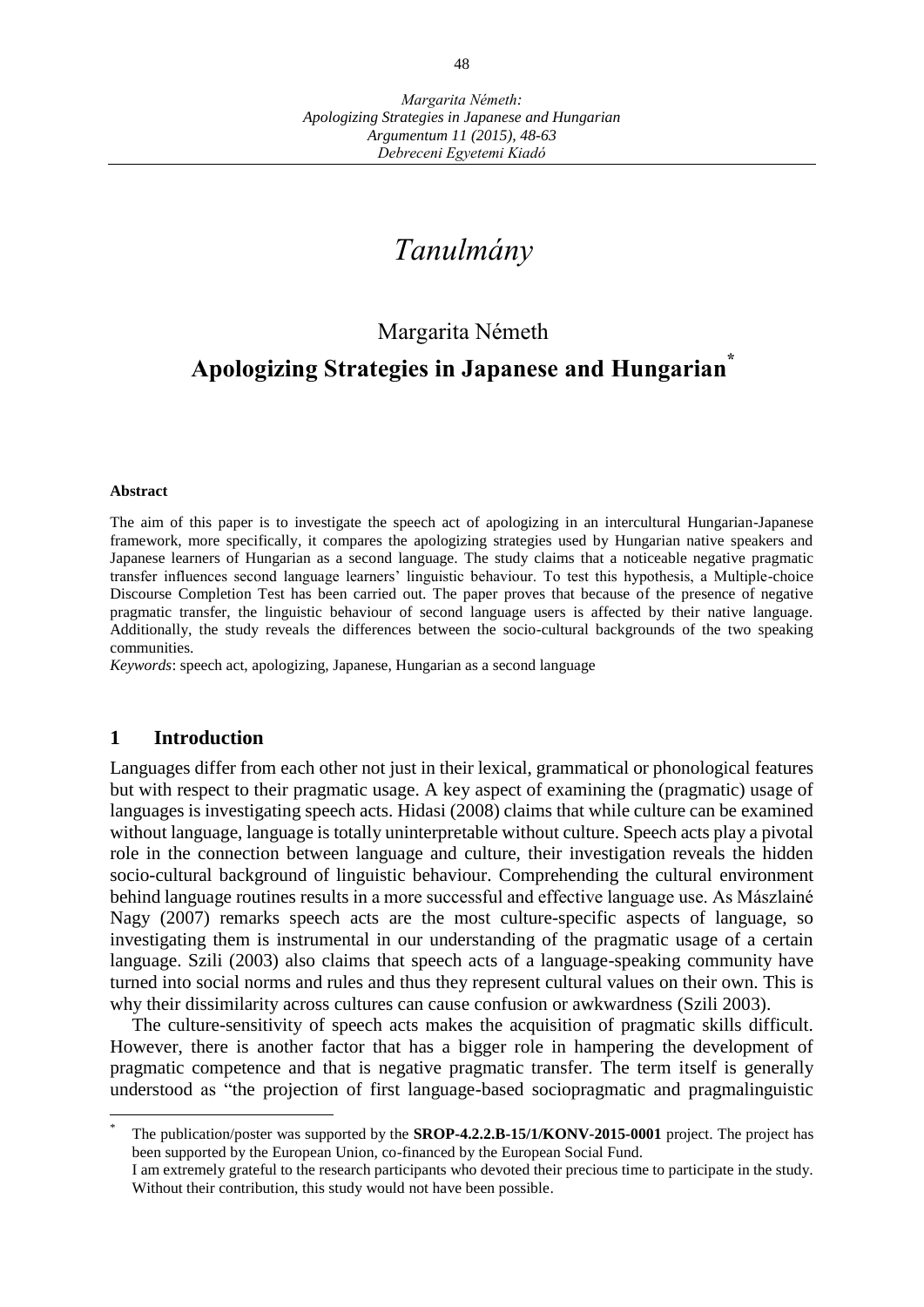knowledge onto second language contexts where such projections result in perceptions and behaviours different from those of second language users" (Maeshiba et al. 1996: 155). Negative pragmatic transfer has an apparent role in second language learners' production of speech acts and this study assumes that differences between learners' and native speakers' perceptions of speech events result in differences in their speech act performance.

Comparing the apologizing strategies of native Japanese speakers learning Hungarian as a second language and Hungarian native speakers, the paper aims to prove that due to the remarkable presence of negative pragmatic transfer, second language users are affected by their native language. On the basis of a Multiple-choice Discourse Completion Test and its statistical analysis it is argued that the patterns and the social conventions of the source language commonly appear in the target language. Furthermore, the results of the questionnaire to be discussed below reveal the concealed socio-cultural background of the Japanese apologizing norms.

# **2 Theoretical background**

## *2.1 Apology*

A considerable amount of literature has been published on speech acts (Austin 1962; Searle 1969; Bach & Harnish 1979). While various definitions of speech acts are found, this paper will utilize the definition used by the dynamic speech act theories. These view speech act as a language unit that shows culture-specific differences and operates through a speech event while connecting several speech sequences together (Jeffrey 2004). According to dynamic speech act theories not just cultural or social but conversational factors also play a big role in explaining speech acts.

Apologizing as a speech act belongs to the category of expressives. It always serves as a response to a particular kind of human behaviour and it shows a bold front toward the other participants' present or past manners. Moreover, it expresses feelings that are addressed to the hearer since apologizing is generally considered as a hearer-oriented speech act.

Speech act theories define apology as a social interaction in which one of the interlocutors, the apologizer, re-establish the balance between him/her and the other interlocutor, the offended person. As Blum-Kulka and House (1989) point out the equilibrium need to be restored, since the apologizer had made a mistake that ruined the social harmony between the participants.

According to Faerch and Kasper (1984), an act of apology act has three preconditions:

- 1. The speaker committed X or abstained from doing X (or is about to do it).
- 2. X is perceived by the speaker only, by the hearer only, by both the speaker and the hearer, or by a third party as a breach of a social norm.
- 3. X is perceived by at least one of the parties involved as offending, harming, or affecting H in some way.

Both the definition and the preconditions of apologizing are well accommodated into the theory of Brown and Levinson (1978). Brown and Levinson (1978) claim that the motivation lying behind the speaker's polite behaviour is nothing else but to protect his/her face in face-threatening interactions and to show the best face to the external world or to his/her partner. If these face-saving actions fail, losing his/her face or becoming less esteemed in the society are unavoidable (ibid). Nevertheless, the face of the hearer also can be strengthened, re-established or it can be even threatened based on the speaker's behaviour (Szili 2003).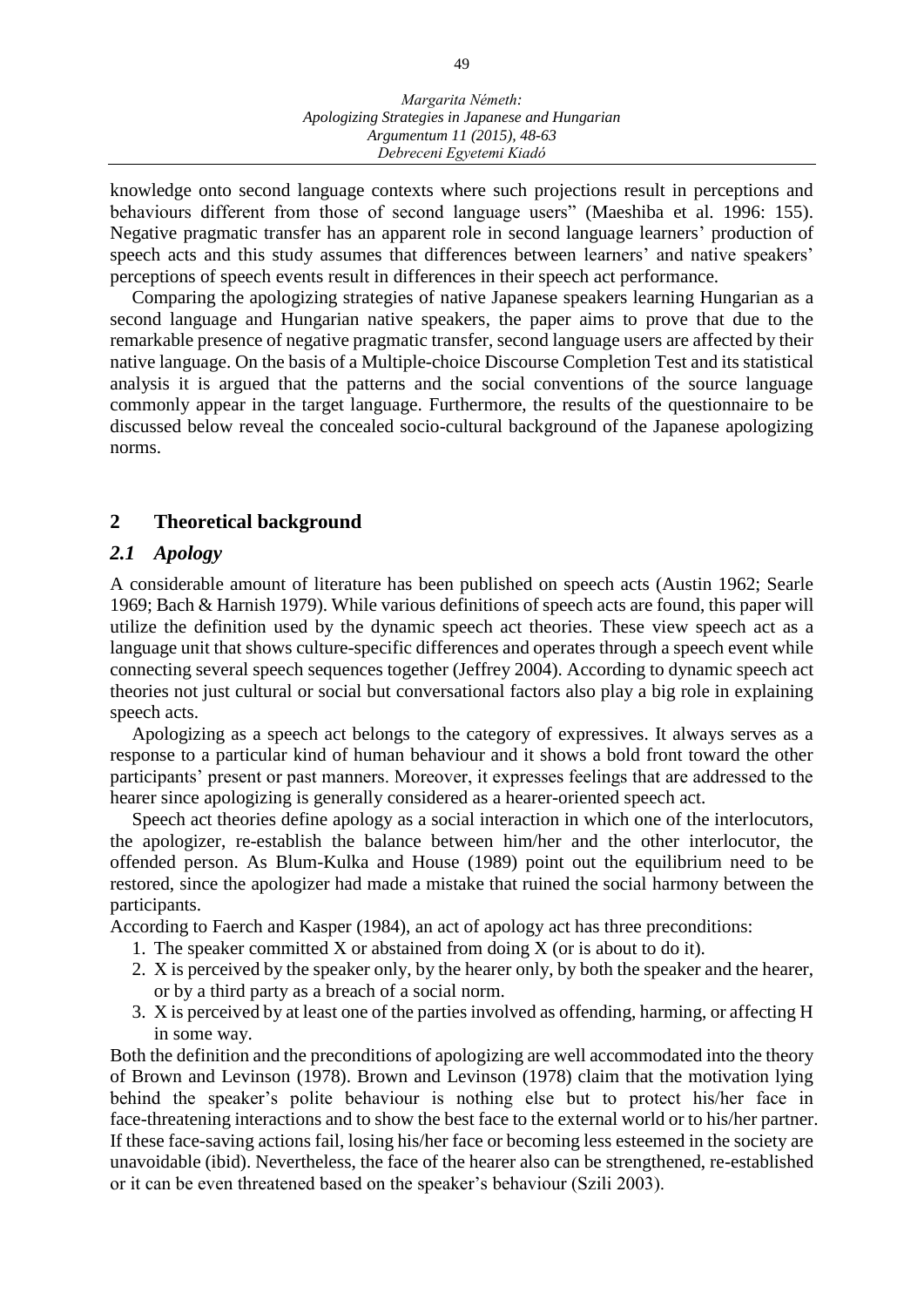#### *Margarita Németh: Apologizing Strategies in Japanese and Hungarian Argumentum 11 (2015), 48-63 Debreceni Egyetemi Kiadó*

Apologizing  $-$  as it is interpreted in the Brown and Levinson framework  $-$  is a double-edged speech act: on the one hand it is face-threatening for the speaker, but on the other hand it is face-saving for the hearer. This is due to the fact that confessing one's fault results in the reduction of the value of face. Nonetheless, at the same time it compensates the hearer for the loss of his/her face (Szili, 2003).

According to Mászlainé Nagy (2007) Brown and Levinson do not take into consideration the existence of public face alongside the existence of private, individual face (the concept of public face is from Nwoye 1992). Redefining the concept of apologizing in the light of public face, Suszczyńska (1999, 2003) argues that apologizing (what she calls remedial work) is based on violating the social norms, i.e. apologizing contains strategies that are utilized if a certain act exceeds the social rules accepted by the society (Suszczyńska 2003: 255, based on Meier 1998). It is important to realize that in cultures where the importance of public face is huge, apologizing is required in those situations where it is expected by the social norms and not where the individual had made a mistake without social consequences. Comparing the two theories outlined above, Brown and Levinson's theory represents a private face view, while Nwoye's (1992) approach can be associated with a public face view. Whereas the private face view implicitly elevates the individual over the group and works well in the atomistic and individualistic Western-societies, the public face view emphasizes the needs of the group rather than those of the individual. Therefore, the latter is related to Eastern-societies, since the individuals are not important factors in a non-Western society (Nwoye 1992).

What we know about apologizing is largely based upon empirical studies. One such major study is the CCSARP project (Cross-Cultural Speech Act Realization Project 1989). CCSARP was an international cooperation among 10 researchers from a variety of countries. The team members developed a framework for collecting cross-cultural data on two speech acts, request and apology. They examined apology in American English, Australian English, Canadian French, German, and Hebrew. Outside the project, the apologizing strategies of Danish (Trosborg 1987), New Zealand English (Holmes 1990), Japanese (Coulmas 1981) and British English (Owen 1983) were investigated and analysed among others.

Regarding Hungarian, the following studies have been carried out. Szili (2003) and Suszczyńska (1999, 2003) attempted to investigate the apologizing strategies of the whole Hungarian population, while Mászlainé Nagy (2007) deals with the apologizing strategies of children. Bándli-Maróti (2003) focused not on the speech act of apology but on request and refusal, nevertheless, this is the first example of a Hungarian-Japanese intercultural research.

## *2.2 The rules of Japanese communication and apologizing*

 $\overline{a}$ 

Negative pragmatic transfer involves the projection of a first-language based knowledge onto second language users. As the aim of the study is to investigate how negative pragmatic transfer appears in the apologizing strategies of Japanese learners of Hungarian, it is worth introducing the most fundamental characteristics of Japanese communication and apologizing strategies in this section.

Firstly, it should be noted that the most fundamental principle of Japanese communication is the need of protecting the partner's face while overshadowing one's own face (unlike in Western-societies where saving one's face is a must). In order to achieve this, Japanese people tend to follow the communication rules listed below: 1

<sup>1</sup> Kindaichi (2003: 17-26) provides a more detailed description of the Japanese communication strategies.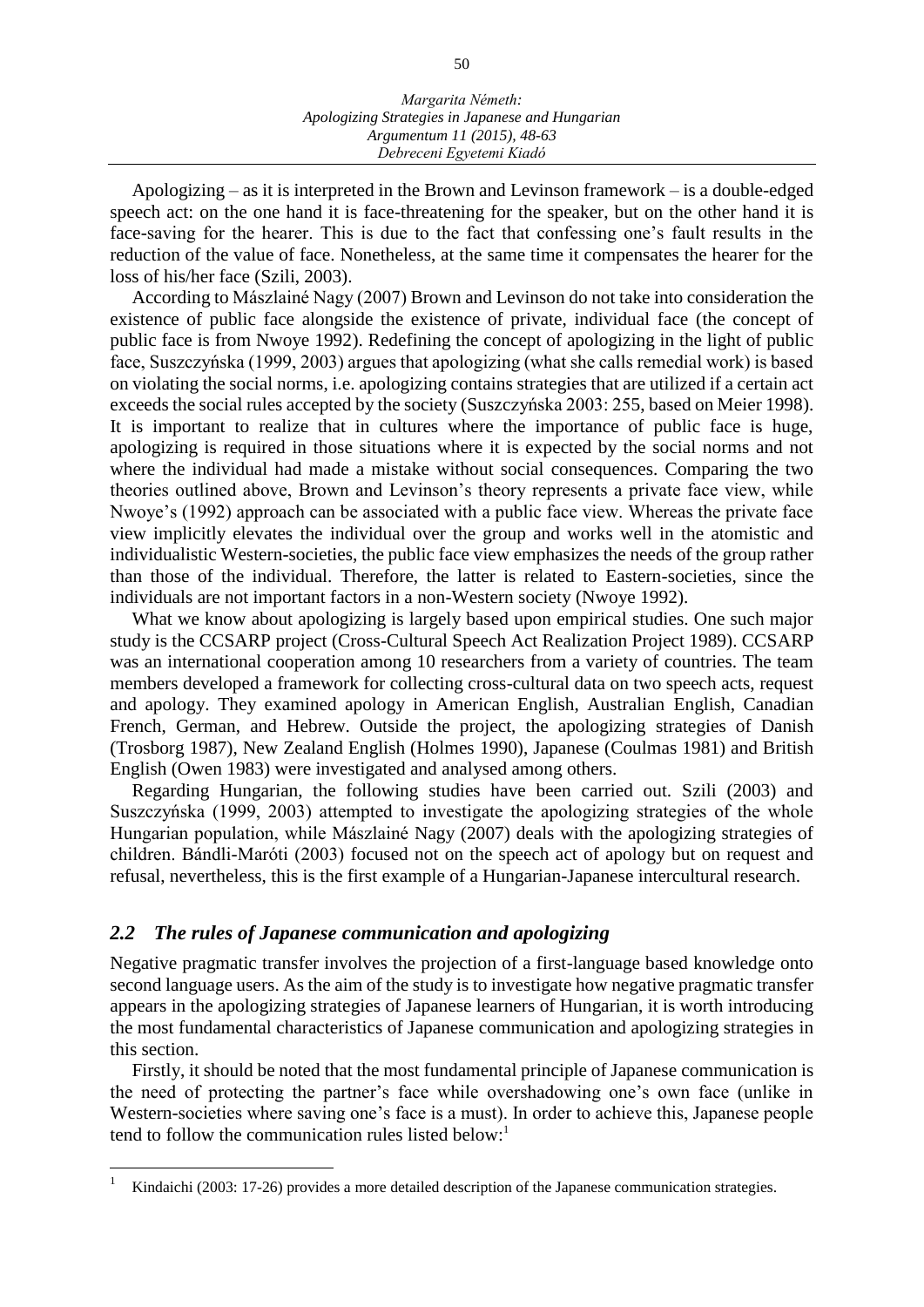- 1. According to Leech's maxim of generosity, people tend to "minimize benefit while maximizing cost to self" (Leech 1983: 132). The usage of this maxim is especially illustrative of the Japanese society (Szili 2000).
- 2. Debates and quarrels are avoided if possible (generally speaking, Japanese people are not good at it).
- 3. The avoidance of causing discomfort or annoyance to their partner is also expected; Japanese even try to evade getting favours as well, since they consider it as a form of indebtedness and feel obliged to the other person.
- 4. Protecting the partner's face appears on the level of language too: humble and submissive linguistic behaviour is expected from the members of the society. Showing a modest attitude while valuing the partner by no means is the cornerstone of Japanese communication.
- 5. They always try to provide the partner an elegant way of refusing if (s)he desires to do so. Consequently, sentences are frequently elliptical and the problematic sentence elements are usually omitted. Apart from accepting the offered possibility of withdrawing from a situation, explicit refusals are not preferred (for example using *iie* (meaning *no*) is only accepted in refusing praises).
- 6. Ambiguity and indirect expressions are favoured because definite wording and expressions can easily threaten the partner's face.

Japanese people regularly apply the same rules to the speech act of apologizing as well. Firstly, it is not the content of apologizing that is in focus, what matters is the humble behaviour and the proper tone (Kindaichi 2003). Secondly, since hinting at the reason of apologizing is enough for the partner to understand the message, it is not necessary to provide full details about the motivations behind the apologizing act. Nonetheless, with the appropriate apologizing form even the most complex and difficult situations can be solved as both apologizing and forgiveness are obligatory Japanese social norms. Finally, it should also be mentioned that *sumimasen* – one of the most frequent form of apologizing – can be used interchangeably in both thanking and apologizing situations owing to the fact that the dividing lines have grown indistinct between them. In his major work Coulmas (1981) compares the thanking and apologizing rules of Japanese. He points out that in Japan the feeling of gratitude and the feeling of remorse are both connected to the concept of indebtedness and give responsibility to both interlocutors.

# *2.3 Apologizing Strategies*

## *2.3.1 The model: Olshtain-Cohen Classification*

One aim of empirical studies concerning pragmatics is to determine the main strategies and patterns that are used in the realization of speech acts and generate a classification model that characterizes them. The classification model used in the present study is adapted from Olshtain and Cohen (1983: 22-23) and this was utilized in the CCSARP project as well (Blum-Kulka et al. 1989: 289).

The model is presented below:

## (1) Illocutionary Force Indicating Devices (IFIDs)

- a. An expression of regret, e.g. *Sajnálom (I'm sorry)*
- b. An offer of apology, e.g. *Bocsáss(on) meg! (I apologize)*
- c. A request for forgiveness, e.g. *Elnézést kérek/ Bocsánatot kérek (Excuse me/Forgive me/)*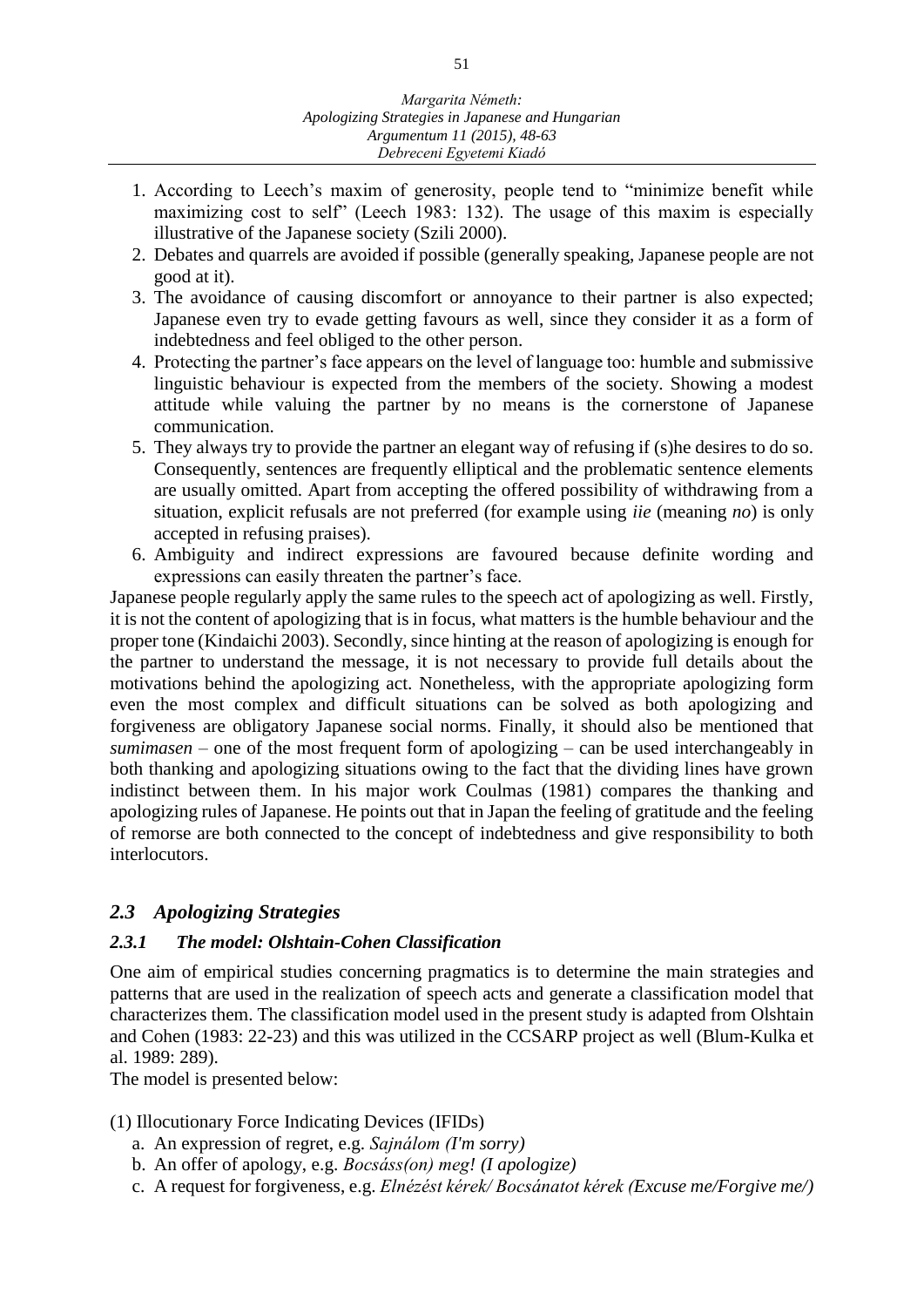- d. Expression of embarrassment or shame (based on Szili (2003) and inserted into the classification) e.g. *Szégyellem magam (I am ashamed)*
- (2) Taking on Responsibility
	- a. Self-blame, e.g. *Az én hibám/ Tévedtem (It is my fault/my mistake)*
	- b. Expression of self-deficiency or self-dispraise e.g. *Nem láttalak/Elfelejtettem/Olyan hülye vagyok (l didn't see you/I forgot/I'm such a dimwit!)*
	- c. Justifying hearer, e.g. *Minden okod megvan rá, hogy haragudj rám (You're right to be angry)*
	- d. Lack of intent, e.g. *Nem szándékosan tettem (I didn't mean it)*

(3) Explanation or Account

Any external mitigating circumstances, 'objective' reasons for the violation, e.g. *Borzalmas volt a közlekedés (The traffic was terrible)*

(4) Offer of Repair, e.g. *Megtérítem a károdat (I'll pay for the damage)*

(5) Promise of Forbearance, e.g*. Nem fog még egyszer előfordulni (It won't happen again)*

Researchers who apply this model claim that in apologizing situations, people consistently use only a small number of verbal strategies. The model outlined above can capture Hungarian apologizing strategies as Hungarian uses easily identifiable strategy-sets (Suszczyńska 1999: 1056). However, the "final linguistic realization of these strategies is context- and culture-sensitive" (ibid). The main strategies represented in the model are briefly described in the following sections.

#### *2.3.2 IFID strategies*

IFID strategies are the most routinized and the most conventional forms of apologizing. They express the purpose of apologizing explicitly and unambiguously. They always contain a performative verb that signifies the act of apologizing (*sorry, apologize, excuse*). IFID strategies always stand in the centre of the speech act, as Suszczyńska (1999) claims the speech act of apologizing usually starts with an IFID strategy. Owen (1983) suggests that IFID strategies fulfil the part of a specific communication function in the shape of either a semantic-syntactic form or a verbal routine (Owen 1983: 172, also in Szili 2003; Suszczyńska 1999). As a consequence of that, IFID strategies have an immediate illocutionary force, they are able to represent and display speech acts in any kind of situations (Szili 2003). Olshtain and Cohen (1983) differentiate three subcategories of IFID strategies.

The first subcategory in the classification of IFIDs is the expression of regret (REG) strategy (the most common form of it is *Sajnálom* (*I am sorry*)). REG can be used only if the gravity of the offense is not serious. As a result of this REG is considered to be a very weak strategy and it is usually intensified (with adverbs such as *borzasztóan* (*terribly*), *szörnyen* (*awfully*), *nagyon* (*very*)).

The second type of IFIDs is the offer of apology (APOL) strategy (mostly in the form of *Bocsáss(on) meg!* (*I apologize*/*Forgive me*) or *Ne haragudjon!* (*Do not be angry*)). It is used particularly in situations when the purpose of apologizing needs to be expressed explicitly, but at the same time the gravity of the offense does not account for a severe face-losing behaviour. In Hungarian APOL regularly appears in the imperative mood. Using *Bocsásson meg!* (*Forgive me*) requires a bigger self-abasement.

Thirdly, the request for forgiveness (FORG) strategy is being introduced among the IFID strategies (*Bocsánatot kérek* (*Pardon me*), *Elnézést kérek* (*Excuse me*)). *Bocsánatot kérek* or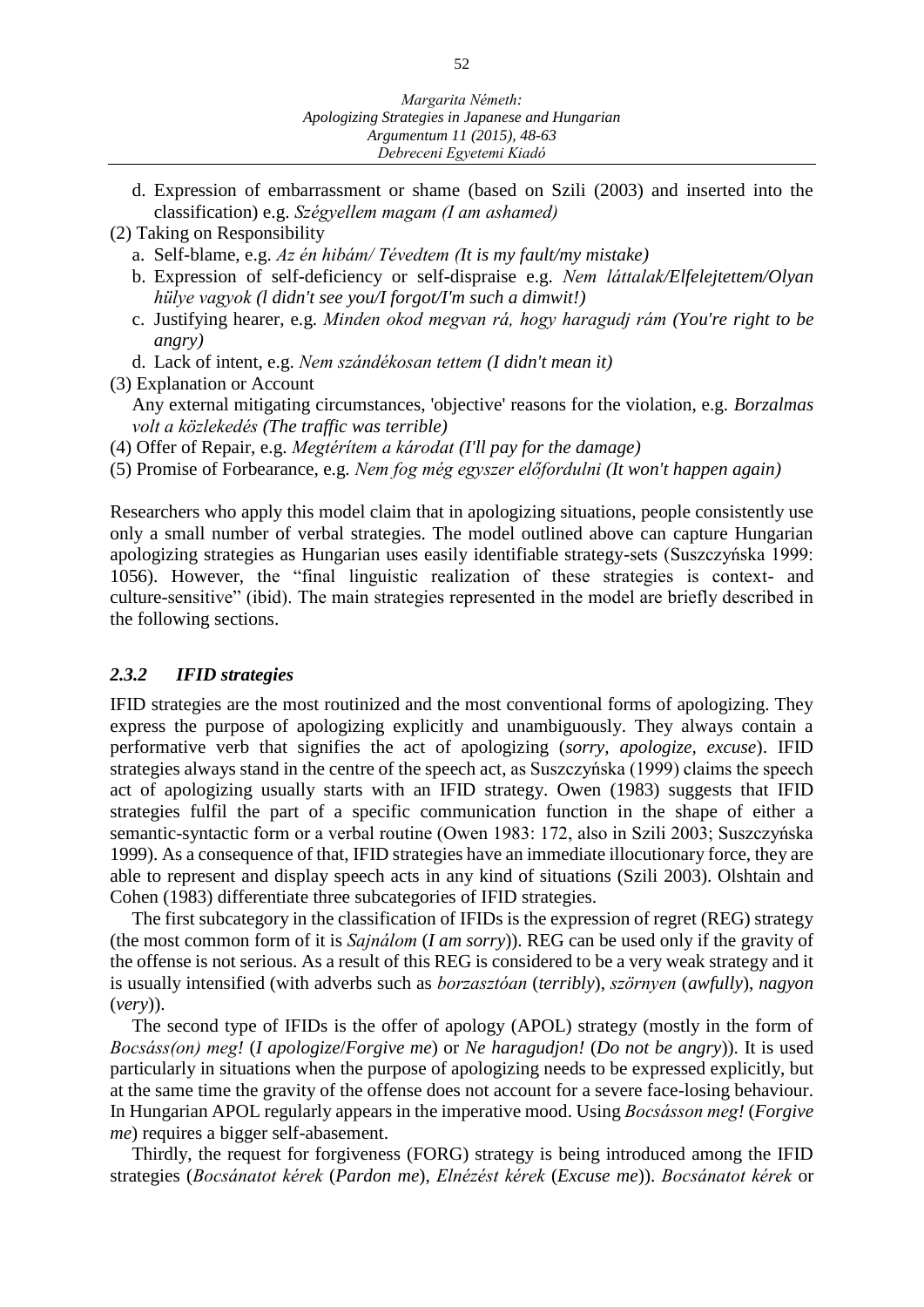*Bocsánat* (*Pardon me*) suggest a closer relationship between the interlocutors. FORG is the most conventionalized mean of apologizing and it is employed principally in situations where the speaker must be equal to the expectations of the society and the (s)he does not aim at showing real repentance.

Finally, the strategy of expression of embarrassment or shame (EMB) should be mentioned. EMB is originally not part of the Olshtain-Cohen classification, it was inserted into the model by Szili (2003) as a typical and unique characteristic of the Hungarian apologizing routine (e.g. *Szégyellem magam* (*I am ashamed*)). EMB is quite sporadic in Hungary because it involves the most sentiment-revealing and the most face-threatening forms of all IFIDs. EMB is used only if the gravity of the offense was really enormous and the speaker is really determined to pray for forgiveness. Due to its face-threatening nature, EMB is preferred only when the participants of the given situation have a close relationship with each other. Similarly to REG, it is typically intensified (*truly* (*nagyon*)*, terribly* (*rettenetesen*)*, awfully* (*szörnyen*)).

## *2.3.3 Strategies besides IFID*

As noted by Olshtain and Cohen (1983) and Szili (2003) apart from the most conventional IFID strategies there are situation-based apologizing strategies as well. In this section, the three most recurrent situation-based strategies are introduced. However, the strategy of lack of intent (INT) and promise of forbearance (FORB) will not be explained in detail. Due to the fact that situation-based strategies usually show culture-specific preferences, differences between the Japanese and the Hungarian norms are also discussed.

#### 2.3.3.1 Taking on responsibility

Firstly, the strategy of taking on responsibility (RESP) is described. Suszczyńska (1999), when commenting on the Olshtain-Cohen classification, emphasizes the importance of redefining the concept of RESP (1999: 1056). Based on her study, this paper differentiates between the explicit (RESPE) and implicit (RESPI) ways of taking on responsibility.

Concerning RESPE strategies, the term is used to describe the act of self-blaming, admitting someone's fault and accepting that the hearer has been insulted by the speaker. The most regular forms of RESPE are for example *It's my fault* (*Az én hibám*) or *I did it* (*Én tettem*). As argued by the CCSARP project, it is a strategy that is used so frequently that it can be considered to be the second most significant strategy worldwide. However, this is not true for Hungarians. The possible reason for this is that Hungarians are not in favour of acknowledging their mistake. The Japanese, however, behave on the contrary, since their ultimate goal in communication is to protect the hearer's face, they easily confess their guilt and not make up explanations.

Regarding RESPI strategies, originally they are not part of the Olshtain-Cohen classification. RESPI strategies – also called self-strategies by Suszczyńska (1999) – contain self-depreciation with reference to the incompleteness of the individual and admit the insufficiency and the imperfection of the apologizer. Generally, self-strategies are speaker-oriented and always humiliate the speaker. However, compared to other strategies, when using RESPI strategies, the apologizer does not lose his/her face to such extent. This is because (s)he makes reference to the most accepted human weaknesses. As a consequence of this, it is a particularly popular strategy among Hungarians. Typical examples of self-strategy *I forgot it* (*Elfelejtettem*), *It got out of my*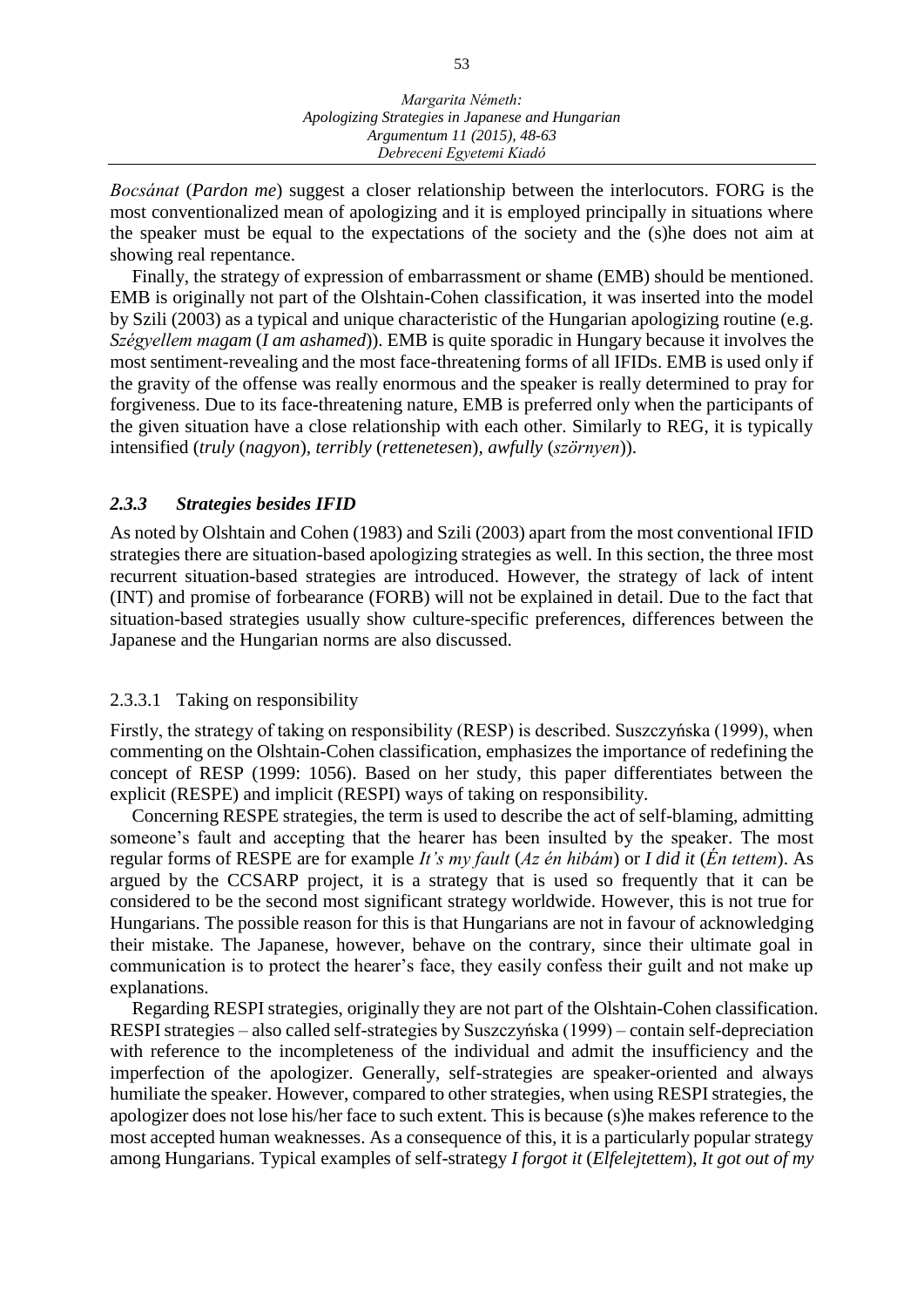*mind* (*Kiment a fejemből*), *I am clumsy* (*Ügyetlen vagyok*), *I am stupid* (*Hülye vagyok*), *I was careless* (*Figyelmetlen voltam*).

Preference or disapproval of self-strategies usually depend on the cultural attitudes of the given speech community. If a speech community generally does not have problems with self-exposing, employing self-strategies is not problematic for the members of the community (Suszczyńska 1999). Nonetheless, there are societies where speaking about oneself is not preferred; for example, in Japan, where people normally uses negative politeness strategies. As negative politeness strategies are incompatible with self-exposing, it can be suggested that self-strategy is not an often used device in the apologizing norms of Japanese.

## 2.3.3.2 Explanation or Account

The second type of situation-based apologizing strategies is explanation or accounting for the situation (EXPL). As Olshtain and Cohen (1983) indicated, internationally EXPL is one of the rarest strategies. However, regarding Hungarian, EXPL proved to be a relatively frequent apologizing strategy (Suszczyńska 1999). Employing EXPL may cause displeasure and inconvenience in Japanese people. Therefore, the frequency of EXPL in Japanese is especially low as compared to other languages.

## 2.3.3.3 Offer of Repair

Finally, the third situation-based apologizing strategy to be expounded in this paper is the strategy of offer of repair (REPR). REPR plays a relatively big role in the norms and routines of apologizing customs in Hungary. This strategy usually joins IFID strategies and as Szili (2003) highlights, using this strategy tends to be more spontaneous and situation-dependent compared to the other strategies. Accordingly, it could not be characterized as a set of conventional and routinized phrases.

Regarding the appearance of this strategy in Japanese, thus far, only three studies have indicated the presence of this strategy in the Japanese language (Sugimoto 1997, 1998; Lee 2003). First, Sugimoto (1997, 1998) recognizes the importance of this strategy claiming that REPR generates the atmosphere of a profuse apology. Nevertheless, she does not provide any relevant data to present exactly how frequent this strategy is. Secondly, a Japanese-Korean intercultural study is worth mentioning here (Lee 2003). Lee (2003) reports that REPR appears in Japanese only in two types of situations, namely in the case of physical hurt or damaging property. Otherwise not much is known about REPR.

## *2.3.4 Strategy-sets*

It rarely occurs that speakers apply only one of the IFID strategies in an apologizing situation. It is more prevalent that strategy-sets are utilized. The term 'strategy-set' refers to the special case of apologizing when the dominant IFID types of utterances are supplemented by one or two other strategy-based forms. The selection of the appropriate strategy-based form depends on the socio-pragmatic features of the given situation. This is also exemplified in the research undertaken by Szili (2003), who specified the most frequent strategy-sets of Hungarian apologizing. According to her analysis the most generally used strategy-sets of Hungarians include one of the IFIDs + self-strategy + REPR or one of the IFIDs + self-strategy + EXPL etc. The usage of strategy-sets is closer to the ordinary way of speaking than using pure IFIDs, so it was decided that strategy-sets would be investigated in the present study.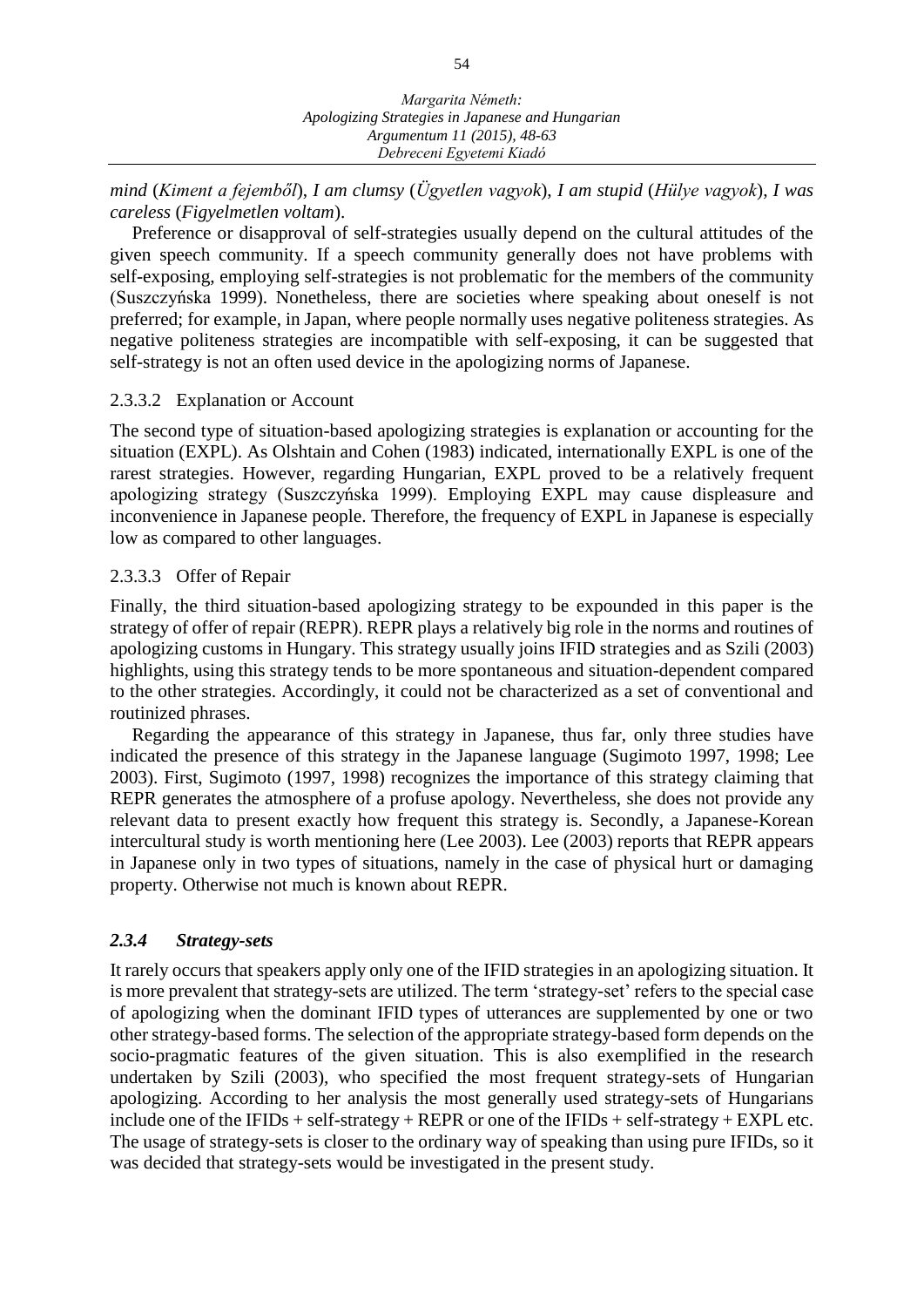#### **3 Method and Materials**

#### *3.1 Data collection procedures*

Various methods have been developed and introduced to examine interlanguage pragmatics. Ways that are appropriate for scrutinizing ILP can be categorised into oral and written methods. Oral methods include for example the Oral Discourse Completion Test (ODCT) and the method of Discourse Role Play Talk (DRPT). A notable example of ODCT is the research of Bándli-Maróti (2003), while an illustration of DRPT is the study carried out by Mászlainé Nagy (2007).

WDCT (Written Discourse Completion Test) is the most widely used written method; it has been utilized in many investigational studies such as the CCSARP project (1989) and in the papers of Szili (2003) and Suszczyńska (1999, 2003) as well. Nevertheless, for the purposes of the present study, MDCT (Multiple-choice Discourse Completion Test) was chosen for the following reasons. Firstly, MDCT requires only the selected-response type answer. Hence, only the recognition of the correct form is expected from the participants. As MDCT does not encourage language production, not just the advanced L2 learners are able to complete it but speakers on a lower level as well. Secondly, Chen and Rau (2013: 106) points out that Japan has a test-oriented educational system; therefore it was assumed that MDCT  $-$  that is designed exactly the same way as multiple-choice tests – would work effectively with the Japanese participants. Finally, due to the prevalence of the DCT method, MDCT is considered to be a relatively new way of studying ILP.

MDCT refers to a multiple-choice test "where the test taker is required to choose the correct response from the several given options" (Liu 2004: 68). In the present study the MDCT test was designed to investigate the apologizing strategies of native Japanese speakers whose second language is Hungarian (and to compare with the strategies of Hungarian native speakers). The language of the test itself was Hungarian and it was forwarded to the participants electronically. The test was a discourse-completion, closed-ended questionnaire which included 30 situations. In 12 of the situations the speech act of apologizing was investigated, while another 12 were designed to measure the expression of thanks (in this paper only the apologetic situations are discussed). The remaining 6 situations were distractors. The participants were given a short description of the situation which specified the sociopragmatic factors that may have an influence on the situation. These sociopragmatic factors are 1) social distance (the participants of the situation are equal in rank or not) and 2) the gravity of the offense (small or big). The experiment used a 2x2 design where the situations listed below have been tested.

- i) Situation 1. The participants of the situation are not equal in rank and the gravity of the offense is big.  $(N=3)$
- ii) Situation 2. The participants of the situation are not equal in rank and the gravity of the offense is small.  $(N=3)$
- iii) Situation 3. The participants of the situation are equal in rank and the gravity of the offense is big.  $(N=3)$
- iv) Situation 4. The participants of the situation are equal in rank and the gravity of the offense is small.  $(N=3)$

The participants were asked to complete the dialogue, selecting one of the four provided answers. The answers were structured to include the following four strategy-sets: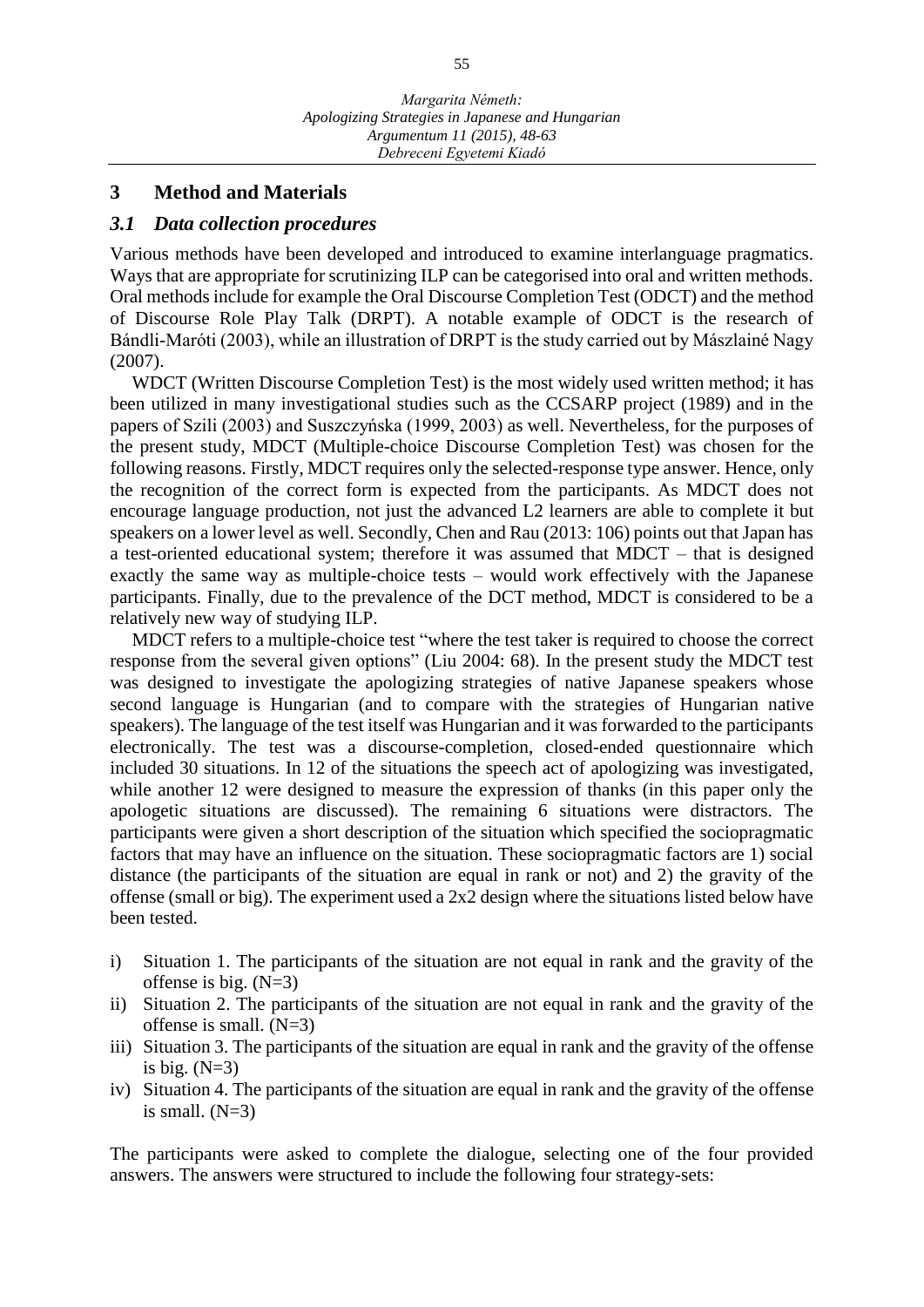- i)  $IFID + RESPI + EMB$
- ii) IFID + RESPI + REPR/FORB
- iii)  $IFID + INT + EXPL$
- iv) IFID + RESPE + REPR/FORB

Consider the example below taken from the questionnaire. This is an example of a situation where the participants are equal in rank and the gravity of the offense is small.

Kölcsönkérte barátja egyik kedvenc könyvét. Kávézgatás közben leönti a könyvet kávéval. Mikor visszaadja barátjának a könyvet, Ön ezt mondja:

- Bocsánatot kérek, nem akartam megrongálni a könyvedet. De bejött Buksi a szobába miközben olvastam és az ölembe ugrott.
- Bocsáss meg, néha olyan hanyag tudok lenni. Most nagyon szégyenkezem.
- Ne haragudj, olyan rendetlen vagyok. Ha szeretnéd, megveszem neked a könyvet újonnan.
- Nagyon sajnálom, leöntöttem a könyvedet. Mindenképpen megtérítem a károdat.

You borrowed one of your friend's favourite books. Drinking coffee you spill coffee on the book. When returning the book, you say:

- $-$  I apologize, I did not mean to ruin your book. But while I was reading, the dog came into the room and jumped onto my lap. (IFID+ INT + EXPL)
- $-$  Forgive me, I can be careless sometimes. I am ashamed of myself. (IFID + RESPI + EMB)
- $-$  Do not be angry, I am so untidy. If you wish, I will buy the book anew. (IFID + RESPI + REPR)
- $-$  I am terribly sorry, I spilled your book. I definitely pay for your damage. (IFID + RESPE + REPR)

#### *3.2 Participants*

Forty-seven participants took part in this study: 23 native speakers of Japanese who learn Hungarian as a second language and as a control group 24 native speakers of Hungarian. The Japanese group consisted of 18 female and 5 male subjects, their average age was 29.8 (age range 20-62 years), while in the Hungarian group the ratio of the sexes was balanced (12 female, 12 male); the average age here was 26.7 (18-51 years). According to the Common European Framework the proficiency level of the Japanese participants was around B1-C1.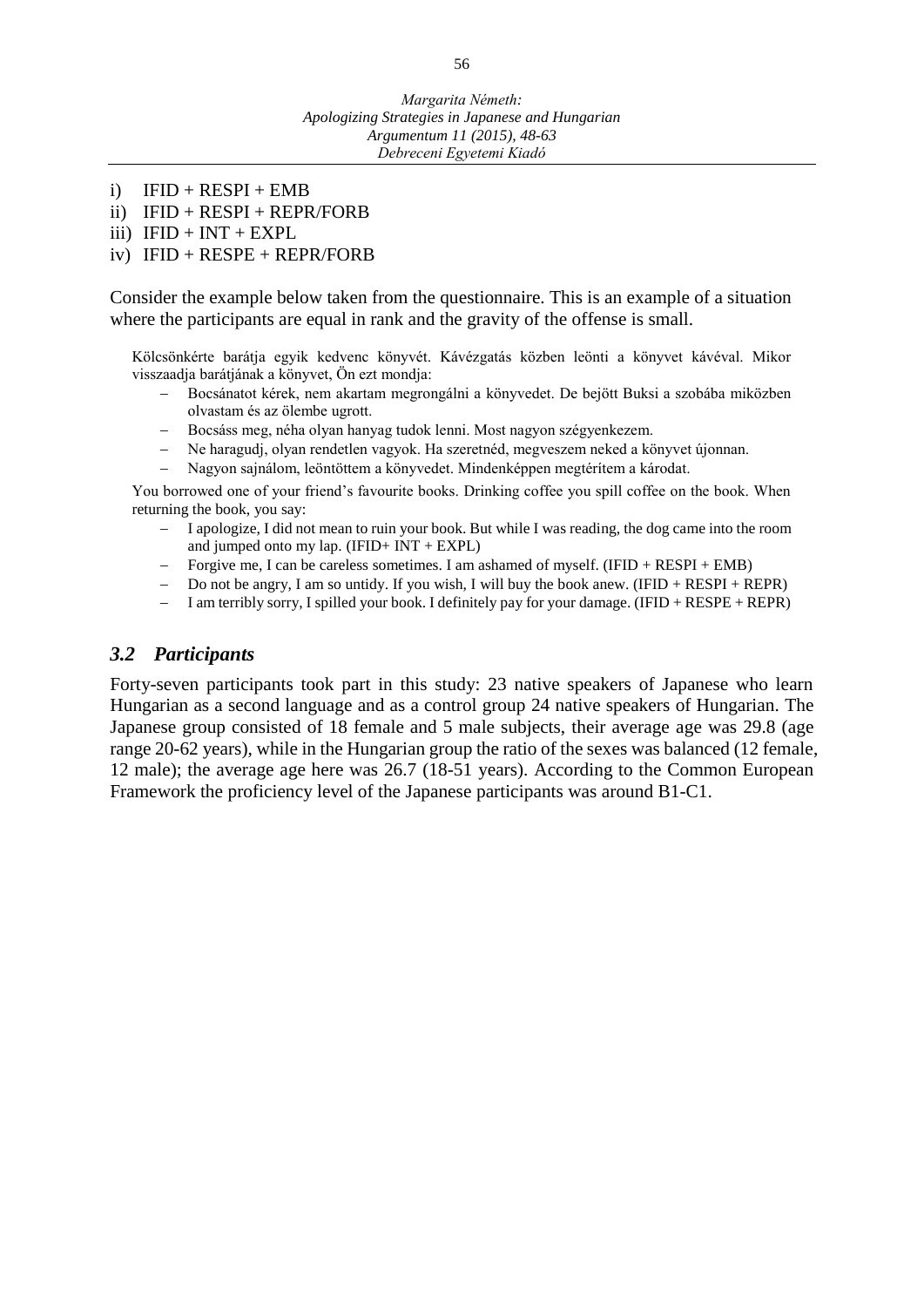## **4 Results**

The results of the test are shown in Figure 1-4. The frequency of the four strategy-sets in the case of all the four categories was compared with the help of the chi-square test.





*Figure 1: The frequencies of apologizing strategy-sets in situation 1*

The result of the chi-square test is:  $\chi^2(3)=0.042$ , p<0.05 i.e. the difference between the apologizing strategies of Hungarians and Japanese is statistically significant. As it was expected IFID+INT+EXPL proved to be more frequent among Hungarians, while Japanese produced EMB approx. five times higher than Hungarian native speakers (2,8 vs. 14,5). However, contrary to the expectations it is impossible to discover major differences within the distributions of RESPE strategy (37, 5 vs. 36, 2).

## *4.2 Situation 2. Not equal in rank, the gravity of the offense is small*



*Figure 2: The frequencies of apologizing strategy-sets in situation 2*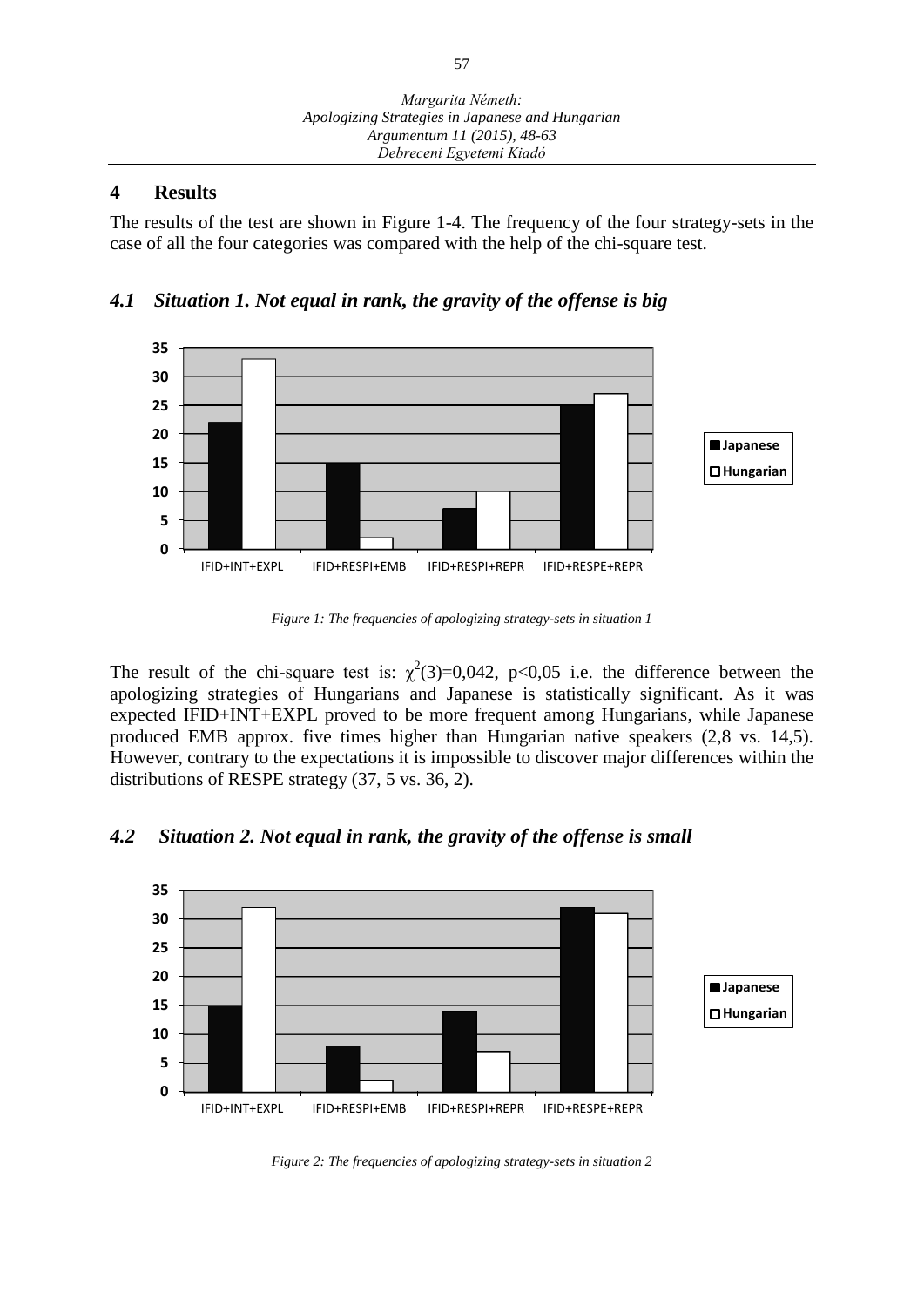#### *Margarita Németh: Apologizing Strategies in Japanese and Hungarian Argumentum 11 (2015), 48-63 Debreceni Egyetemi Kiadó*

The results testify that the distributions of apologizing strategy-sets are significantly different  $(\chi^2(3)=0.029, p<0.05)$ . Figure 2 indicates that the tendencies described in the case of situation 1 are also realized in situations where the participants are not equal and the gravity of the offense is small. Specifically, as predicted, IFID+INT+EXPL is more often selected by Hungarians, whereas the frequency of IFID+RESPI+EMB is higher among the Japanese subjects. Moreover, RESPE turned out to be an equally often-used strategy both in Hungarian and Japanese. In contrast, the frequency of IFID+RESPI+REPR in Japanese has grown and increased in contrast with situation 1.



*4.3 Situation 3. Equal in rank, the gravity of the offense is big*

*Figure 3: The frequencies of apologizing strategy-sets in situation 3*

As Figure 3 illustrates  $-\overline{\text{in}}$  situations where the participants are equal in rank but the gravity of the offense is  $big$  – the difference between the distribution of apologizing strategy-sets across the two languages is significant  $(\chi^2(3)=0.029, p<0.05)$ . According to the expectations, the tendency that EXPL is not preferred by Japanese speakers – as much as by Hungarian natives  $(14, 5 \text{ vs. } 26, 4)$  – can be observed. The frequency of the strategy-set of IFID+RESPI+REPR further increases compared to the previous two situations. It was presupposed that the strategy of expressing embarrassment would be higher when the interlocutors are equal in rank; this is clearly visible in the diagram. Interestingly, similarly to situations 1 and 2 there is no considerable difference between the frequencies of IFID+RESPE+REPR.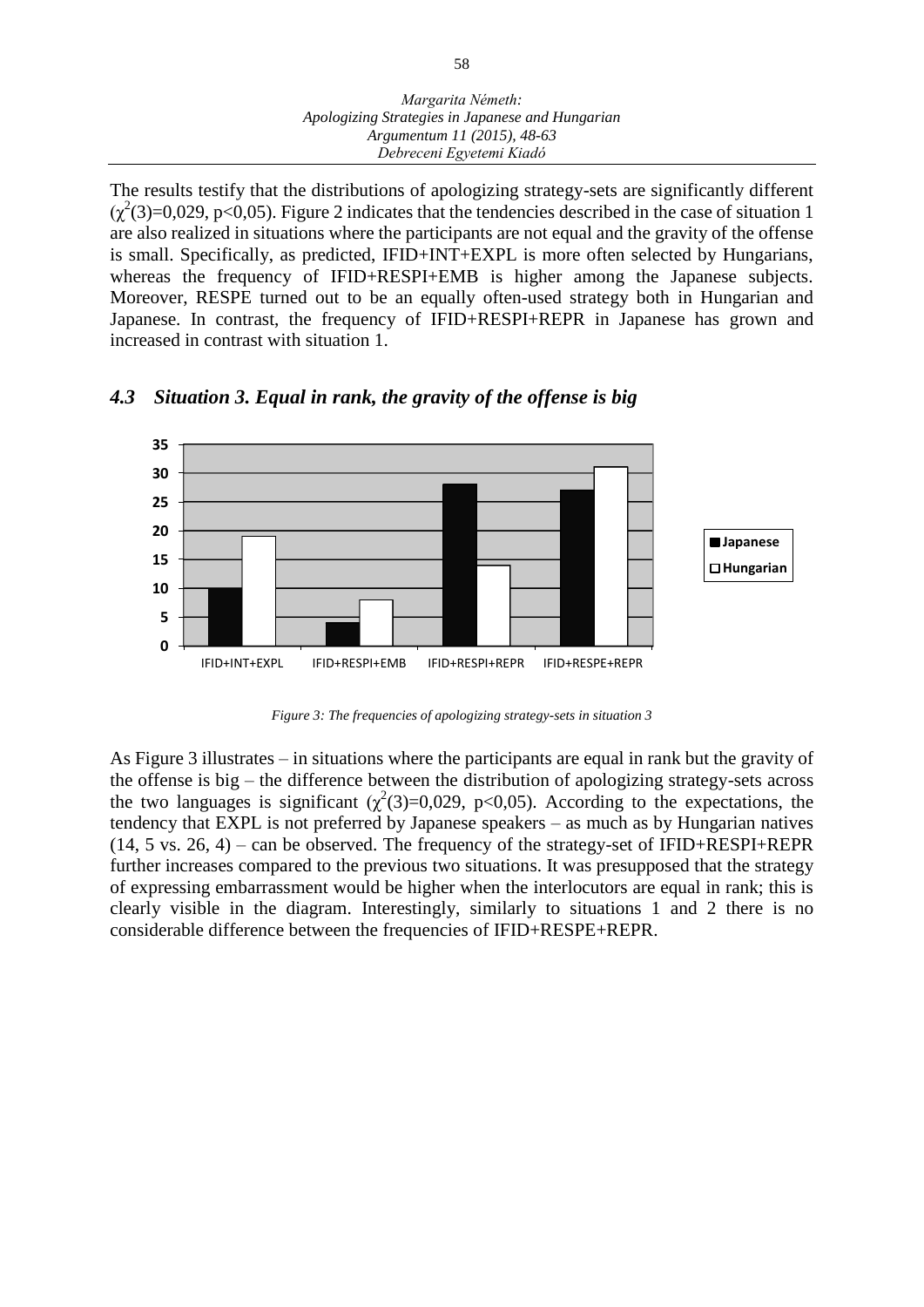

#### *4.4 Situation 4. Equal in rank, the gravity of the offense is small*

*Figure 4: The frequencies of apologizing strategy-sets in situation 4*

Figure 4 reports that the difference between the apologizing strategies of Hungarians and Japanese in situation 4 (equal in rank, the gravity of the offence is small) came out as statistically different  $(\chi^2(3)=0.005, p<0.05)$ . The most surprising aspect of this is that the strategy-set IFID+INT+EXPL is produced more often by Japanese people (22, 2 vs 12, 5). Frequencies of the other three strategy-sets are as expected, that is firstly, IFID+RESPE+REPR was chosen more often by Japanese than Hungarians (24, 8 compared to 13,9). Secondly, both IFID+RESPI+EMB and IFID+RESPI+REPR are more recurrent among Hungarian speakers.

## **5 Discussion**

## *5.1 IFID+ self-strategy + expressing shame or embarrassment*

As it was mentioned above, the strategy of EMB is the most face-threatening apologizing strategy. Therefore, Hungarians generally employ it in situations where the participants are equal in rank. Accordingly, this tendency can be observed in situations 3 and situation 4. Nonetheless, just the opposite holds in situations 1 and 2 (the participants are not equal) since people do not prefer losing their face when they are in a subordinate position.

As for the Japanese results, Japanese subjects tended to choose the strategy of EMB seemingly more often than Hungarians, though this strategy was claimed to be a unique Hungarian verbal routine by Szili (2003). A possible explanation for this might be that in the Japanese society the most important communicative strategy is not to save your own face but to protect the face of your partner.

As Figure 1-4 shows, while Hungarians do not really favour admitting their fault in front of their superior (since it would be a face-threatening act), Japanese people are prone to use it more frequently. It can therefore be assumed that the verbal routines of their native language (protecting the partner's face by any means) had an influence on choosing EMB in situations where the participants were not equal in rank. This is the direct opposite of the Hungarian preferences.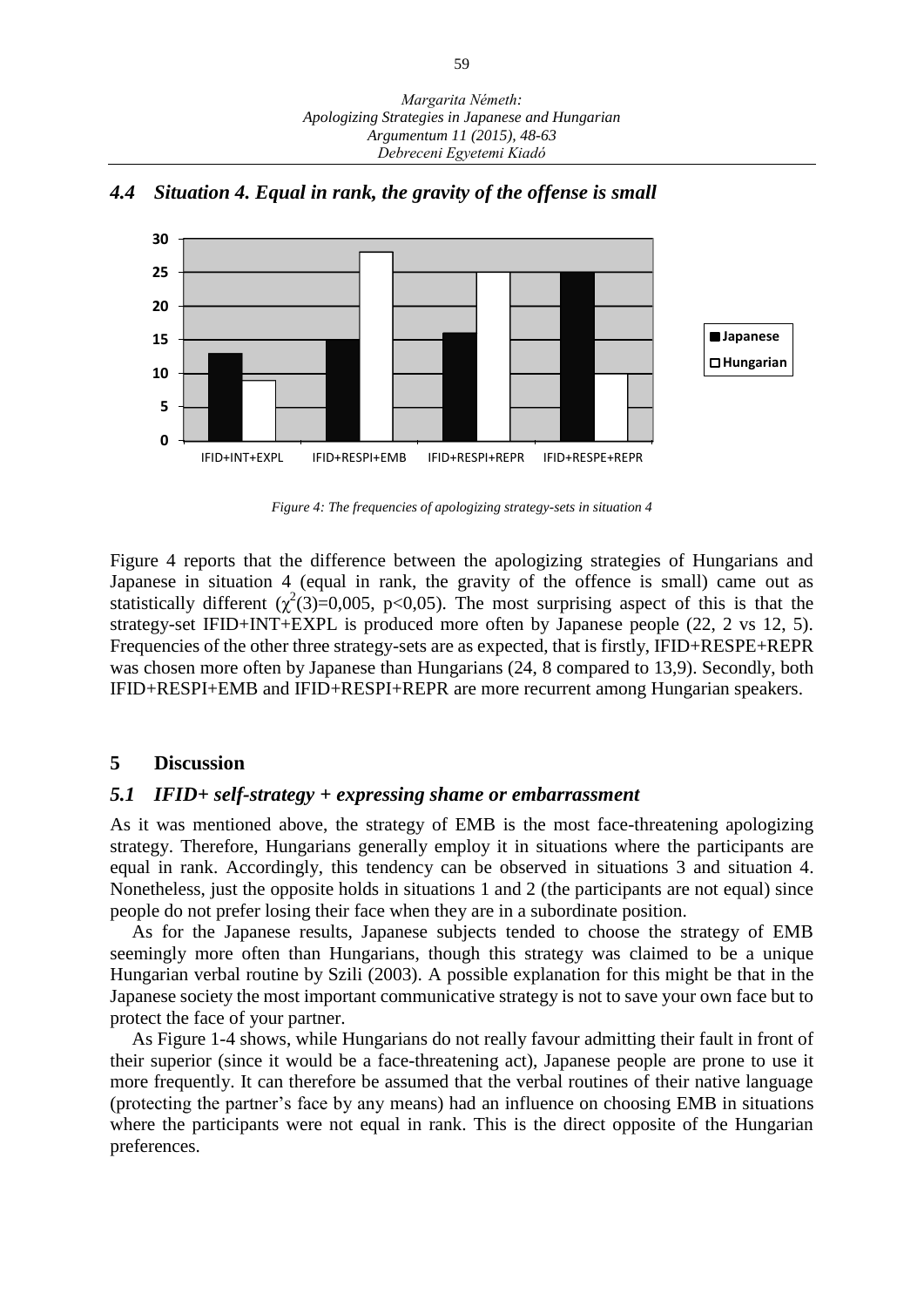Furthermore, as Figure 4 displays, EMB was the most approved strategy  $-$  in situations where the participants were close to each other and the offense of the gravity was small  $$ among Hungarian subjects. This result is likely to be related to the fact that the eventuality of losing one's face in a close relationship is remarkably smaller than in disproportionate relations.

## *5.2 IFID+ self-strategy + offer of repair (promise)*

REPR is a strategy that has not been analysed before in the case of Japanese native speakers. Examining closely Figure 1-4, the relative frequency of REPR is increasing. Figure 1 depicts the most face-threatening type of the four situations (the participants are not equal in rank and the gravity of the offense is big). The frequency number expands in situations that are considered to be less face-threatening (Figure 2: the relationship between the participants is uneven and the gravity of the offense is small). The tendency continues in the case of equal participants as well. Therefore, it can be concluded that the less face-threatening a situation is, the more Japanese people are ready to use the offer of repair strategy.

It has to be noted here that one possible drawback of the design is the usage of strategy-sets. Strategy-sets prevent us from clearly realizing how important the influence of a single strategy can be. However, as it is pointed out by various authors there is a strong relationship between negative politeness and the rejection of self-exposing. Hence it is possible that these results are due to using the REPR strategy and not caused by using self-strategies.

## *5.3 IFID+ expressing lack of intent + explanation or account of the situation*

Japanese people do not prefer the strategy of EXPL. They feel uneasy and discomforted if their partner employs this strategy. The reason for this is that EXPL is aimed at protecting one's own and and not one partner's face and this is the exact opposite of the Japanese communicative rules. That is why it was expected that the frequency of EXPL would be much lower in the case of Japanese participants. The results depicted in Figure 1-3 are consistent with our expectations. The tendency that Japanese people dislike the strategy of explanations is discernible. Surprisingly however, the frequency of EXPL was found higher than in the case of Hungarians in situation 4 (the participants are equal in rank and the gravity of the offense is small). The observed increase in the frequency of EXPL in situation 4 could be attributed to two phenomena. Firstly, as Hidasi explains, nowadays, the globalization of the Japanese language can be experienced (Hidasi 2005). Though the main focus of her study is the language of politics the process of language change can easily have an influence on the scope of interpersonal relationships as well. Secondly, close relationships do not require a strict adherence to traditions, conventions or norms, while the opposite is true for situations when someone is in an inferior position. To sum it up, the perceptible difference between Hungarians and Japanese in regard to  $EXPL$  – especially in situations  $1-3$  – further support the hypothesis that negative pragmatic transfer affects the linguistic behaviour of non-native language learners.

# *5.4 IFID+ an explicit acknowledgement of responsibility + offer of repair (promise)*

Prior studies (such as Szili (2003) and Suszczyńska (1999)) have noted that the strategy of RESPE is pronouncedly infrequent among Hungarians and this is owing to the fact that Hungarians are quite reluctant to admitting their own faults. However, the results turned out to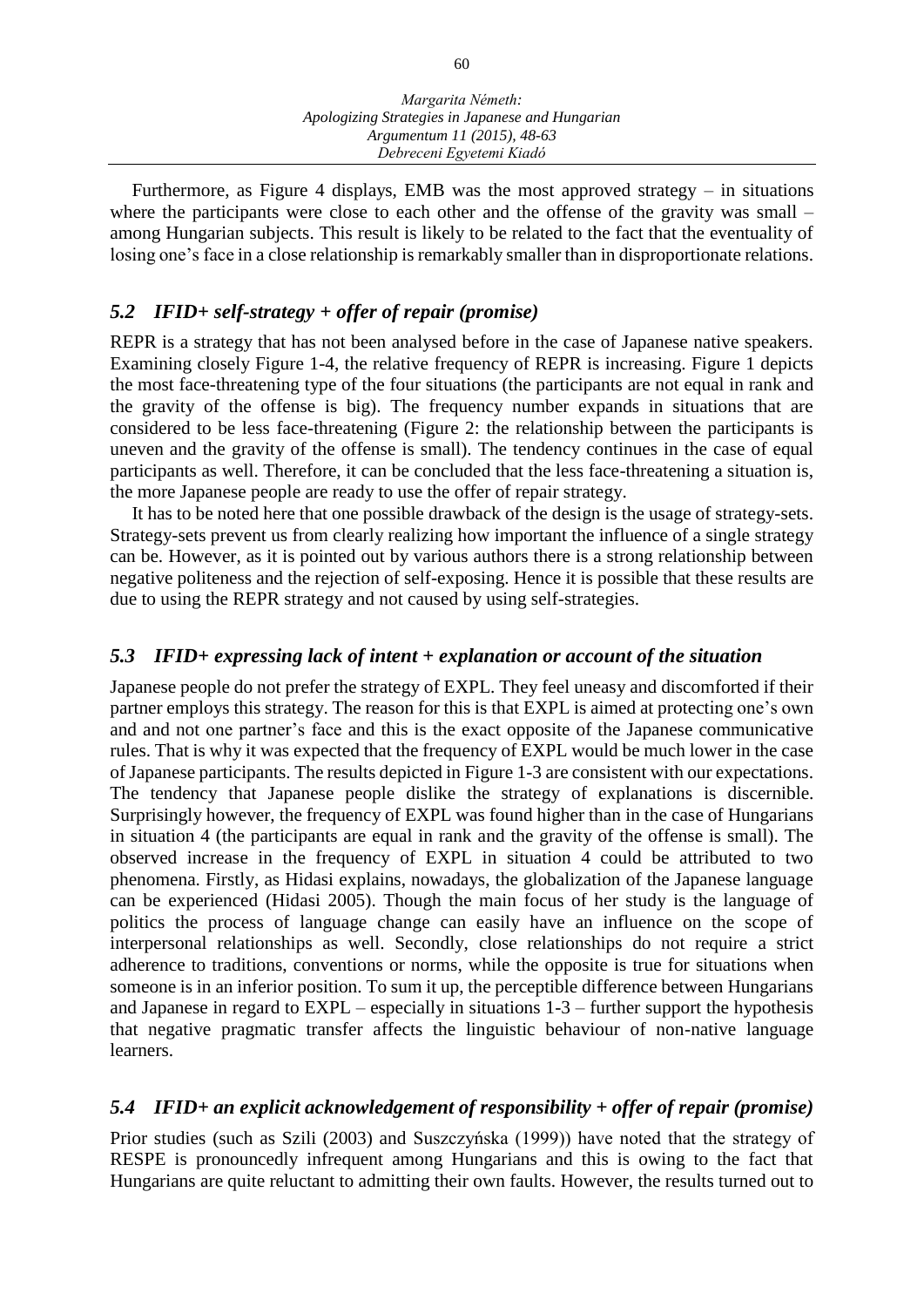be the exact opposite of the presupposed tendencies. Hungarians chose RESPE as often as Japanese did. A possible explanation for these results may lay in the nature of the applied methodology. Relevant literature has used the WDCT method. WDCT requires language production, not recognition. Differences in the research methods may account for this. Nevertheless, answering this question is a matter of further research.

As expected, the frequency of RESPE among Japanese was very high in all of the four situation-types. This result can be explained by the original hypothesis of this study, namely that the linguistic norms of the native language affected the choice of the strategies.

#### **6 Conclusion**

The purpose of the current study was to investigate the speech act of apologizing in a Japanese-Hungarian intercultural framework. The paper has argued that due to the remarkable presence of negative pragmatic transfer, the language learners' linguistic behaviour is affected by their native language. The results of the experiment strengthened our hypothesis. It has been shown that in all of the four investigated apologizing strategy-sets, the native language of the Japanese subjects had an influence on their second language performance.

However, further investigation and experimentation into this topic is strongly recommended. It would be interesting to compare the results of the present study  $-$  with a parallel one with  $s$ imilar (or the same) situations  $-$  designed with independent single strategies or using the WDCT method (that aims to measure language production).

The present discussion can be regarded as a pilot study to further research on the apologizing strategies of Japanese native speakers in an interlanguage pragmatic setting. Nonetheless, the results of this analysis provide argument in favour of the necessity of investigating speech acts in general and apologizing norms in particular.

#### **References**

Austin, J. L. (1962): *How to do things with words*. Clarendon: Oxford.

- Bach, K. & Harnish, R.M. (1979): *Linguistic communication and speech acts*. Cambridge (MA): MIT Press.
- Bándli, J. & Maróti, O. (2003): Kultúra és nyelvi viselkedés. Japán diákok kérési és visszautasítási stratégiái magyar nyelven. [Culture and Linguistic Behaviour. Requesting and Refusing Strategies of Japanese Students in Hungarian]. *Hungarológiai Évkönyv* 4, 137-152.
- Blum-Kulka, S., House, J. & Kasper, G. (1989): *Cross-cultural pragmatics: Requests and apologies*. Norwood: Ablex.
- Blum-Kulka, S. & Olshtain, E. (1984): Requests and aplogies: a cross-cultural study of speech act realization patterns. *Applied Linguistics* 5, 196-213.
- Brown, P. & Levinson, S. (1978): Politeness: Some universals in language usage. In: Gumperz, J. J. (ed.): *Studies in Interactional Sociolinguistics 4*. Cambridge: Cambridge University Press.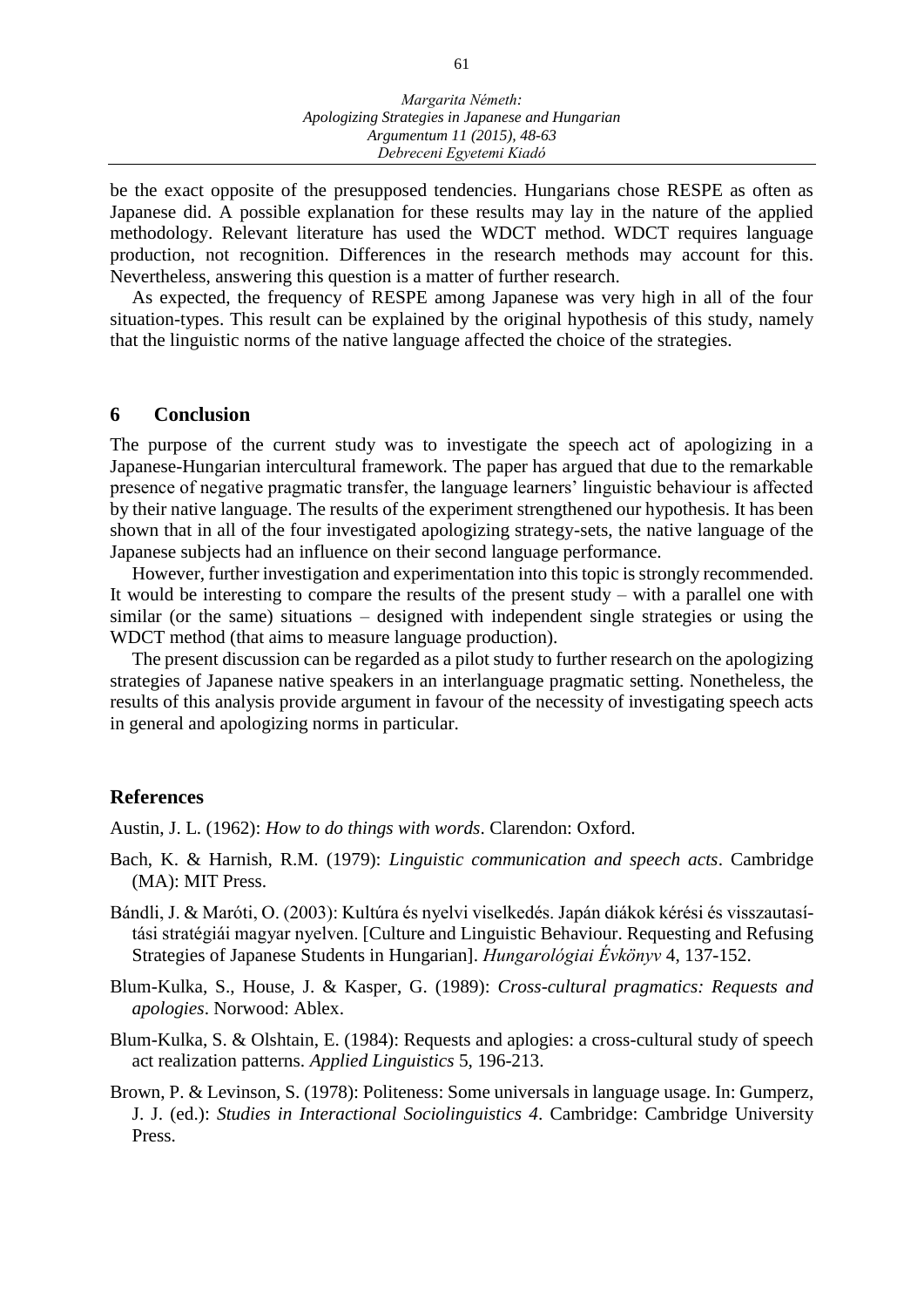- Chen, Y. & Rau, D. V. (2013): Developing Multiple-Choice Discourse Completion Tasks as Pedagogical Materials in L2 Pragmatics. *Study in English Language Teaching* 1.1, 106-120.
- Coulmas, F. (1981): Poison to your soul: Thanks and apologies contrastively viewed. In: Coulmas, F. (ed.): *Conversational routine*. The Hague: Mouton, 69-91.
- Faerch, C. & Kasper, G. (1984): Pragmatic knowledge: Rules and procedures. *Applied linguistics* 5, 214-225.
- Hidasi, J. (2005): Stílusváltás a japán politikai kommunikációban [Changing Style of Japanese Political Communication]. *KÜL-VILÁG (ONLINE)* 2.4, 1-12. Retrieved: 04.05.2015., http://epa.oszk.hu/00000/00039/00007/pdf/hidasi.pdf
- Hidasi, J. (2008): *Interkulturális kommunikáció* [Intercultural Communication]. Budapest: Scolar Kiadó.
- Holmes, J. (1990): Apologies in New Zealand English. *Language in Society* 19, 155-199.
- Jeffrey, R. D. (2004): The Sequential Organization of 'Explicit' Apologies in Naturally Occuring English. *Research on Language and Social Interaction* 37, 291-330.
- Kindaichi, H. (2003): *Kindaichi Haruhiko chosakushū 1 Kokugogaku hen 1* [Collected works of Kindaichi Haruhiko 1.-Japanese linguistics 1.1. Tokyo: Tamagawa Daigaku Shuppanbu.
- Lee, O.S. (2003): The Case of Apology: Comparison between Korean and Japanese as NNS. In: Online Proceedings of the 8<sup>th</sup> Conference of Pan-Pacific Association of Applied Linguistics. 580-590. Retrieved: 03.05.2015., http://www.paaljapan.org/resources/proceedings/ PAAL8/pdf/pdf052.pdf
- Leech, G.N. (1983): *Principles of pragmatics*. London: Longman.
- Liu, J. (2004): Measuring Interlanguage Pragmatic Knowledge of Chinese EFL Learners. PhD dissertation. Hong Kong: City University of Hong Kong.
- Maeshiba, N., Yoshinaga, N., Kasper, G., & Ross, S. (1996): Transfer and proficiency in interlanguage apologizing. In: Gass, S. & Neu, J. (eds.): *Speech acts across cultures*. Berlin: Mouton de Gruyter, 155-187.
- Mászlainé Nagy, J. (2007): A bocsánatkérés pragmatikája a kisiskolások körében [The Pragmatics of Apologizing Among Lower Class Primary School Children]. *Argumentum* 3, 65-84.
- Meier, A. J. (1998): Apologies: What do we know? *International Journal of Applied Linguistics* 8.2, 215-231.
- Nwoye, O.G. (1992): Linguistic politeness and socio-cultural variations of the notion of face. *Journal of Pragmatics* 18, 309-328.
- Olshtain, E. & Cohen, A.D. (1983): Apology: A speech act set. In: Wolfson, N. & Judd, E. (eds.): *Sociolinguistics and language acquisition*. Rowley (MA): Newbury House.
- Owen, M. (1983): *Apologies and remedial interchanges*. Berlin: Mouton.
- Searle, J.R. (1969): *Speech Acts: An essay in the philosophy of language*. Cambridge University Press: Cambridge.